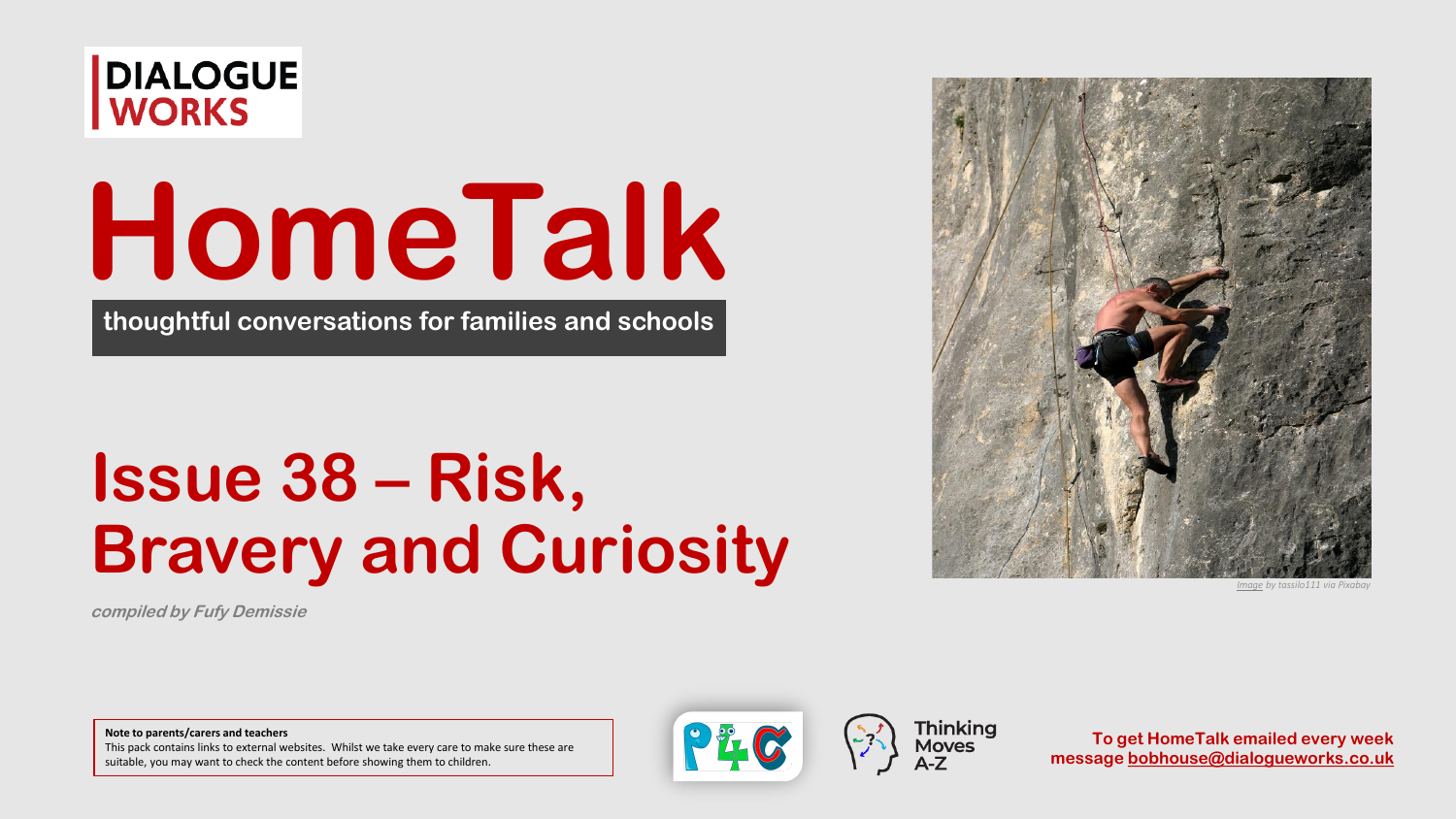#### **This week's focus is risk, bravery and curiosity**



*[Marie Marvignt](https://commons.wikimedia.org/wiki/File:Marie_Marvingt_in_Deperdussin_aeroplane_1912.jpg) photo – unknown photographer, Public domain, via Wikimedia Commons*

**DIALOGUE** 

**WORKS**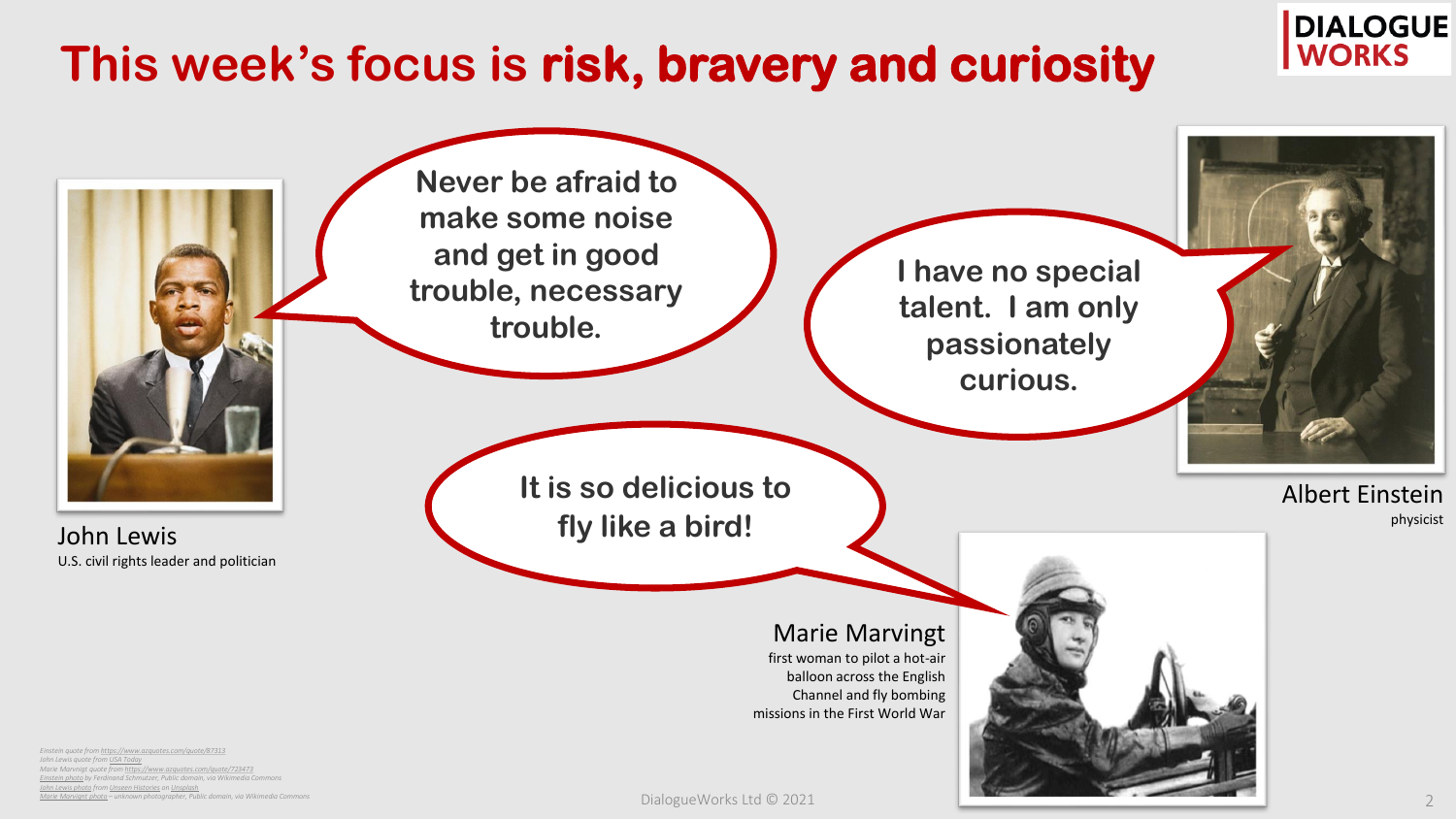## **Thinking about risk, bravery and curiosity**

#### **Caring thinking**

**Are there good reasons why some people don't want to wear face masks during pandemics?**

#### **Collaborative thinking**

**Do you take more risks, or fewer risks, when you are with your friends? Do you discuss risks with them?**

#### **Creative thinking**

**How many examples of curiosity can you remember from films or books?**

**What counts as risky behaviour? Is all risky behaviour bad?**

**Critical thinking**

**DIALOGUE** 

**WORKS**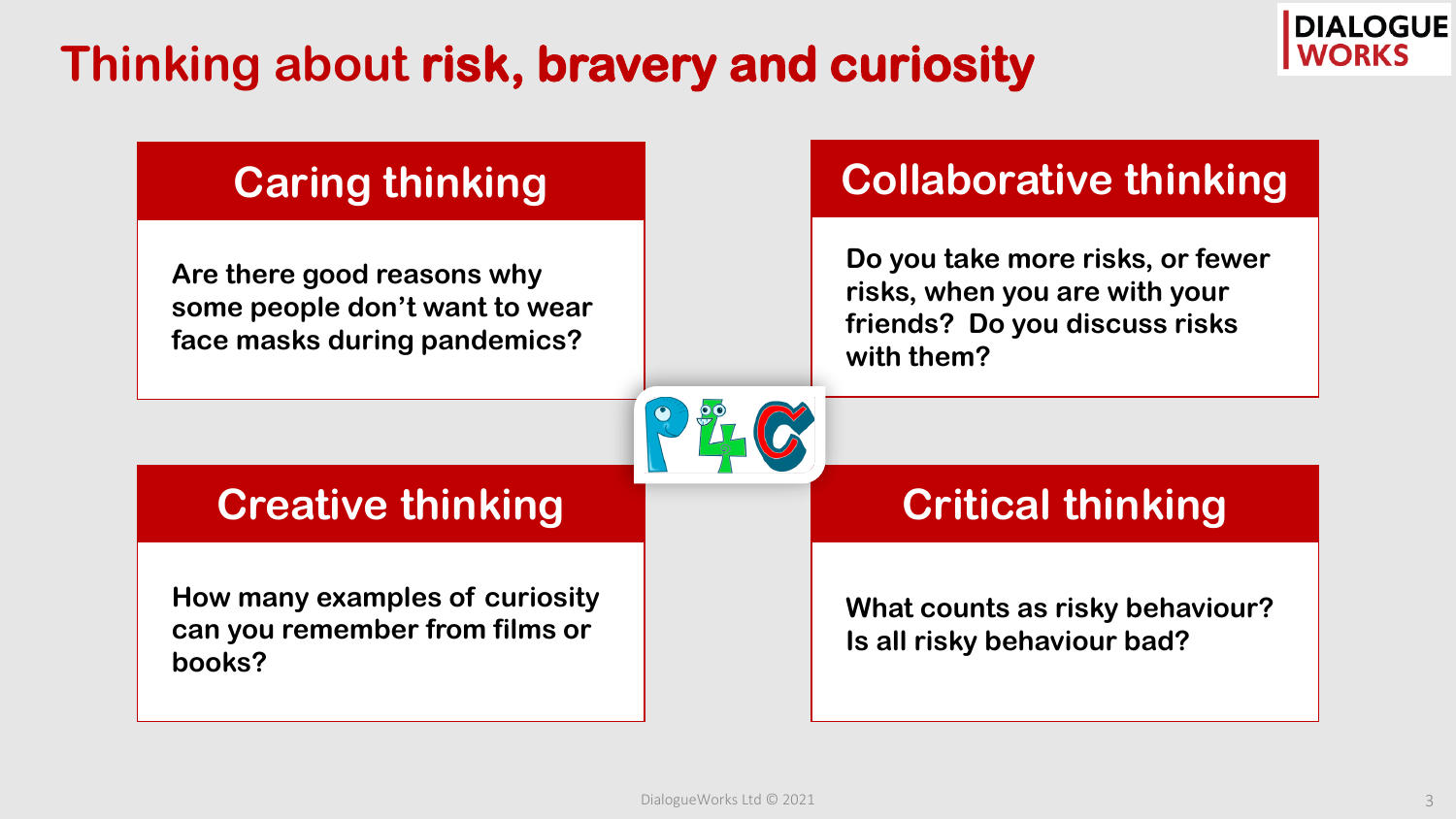

**To find out more about the Thinking Moves A-Z visit<https://dialogueworks.co.uk/thinking-moves/>** 4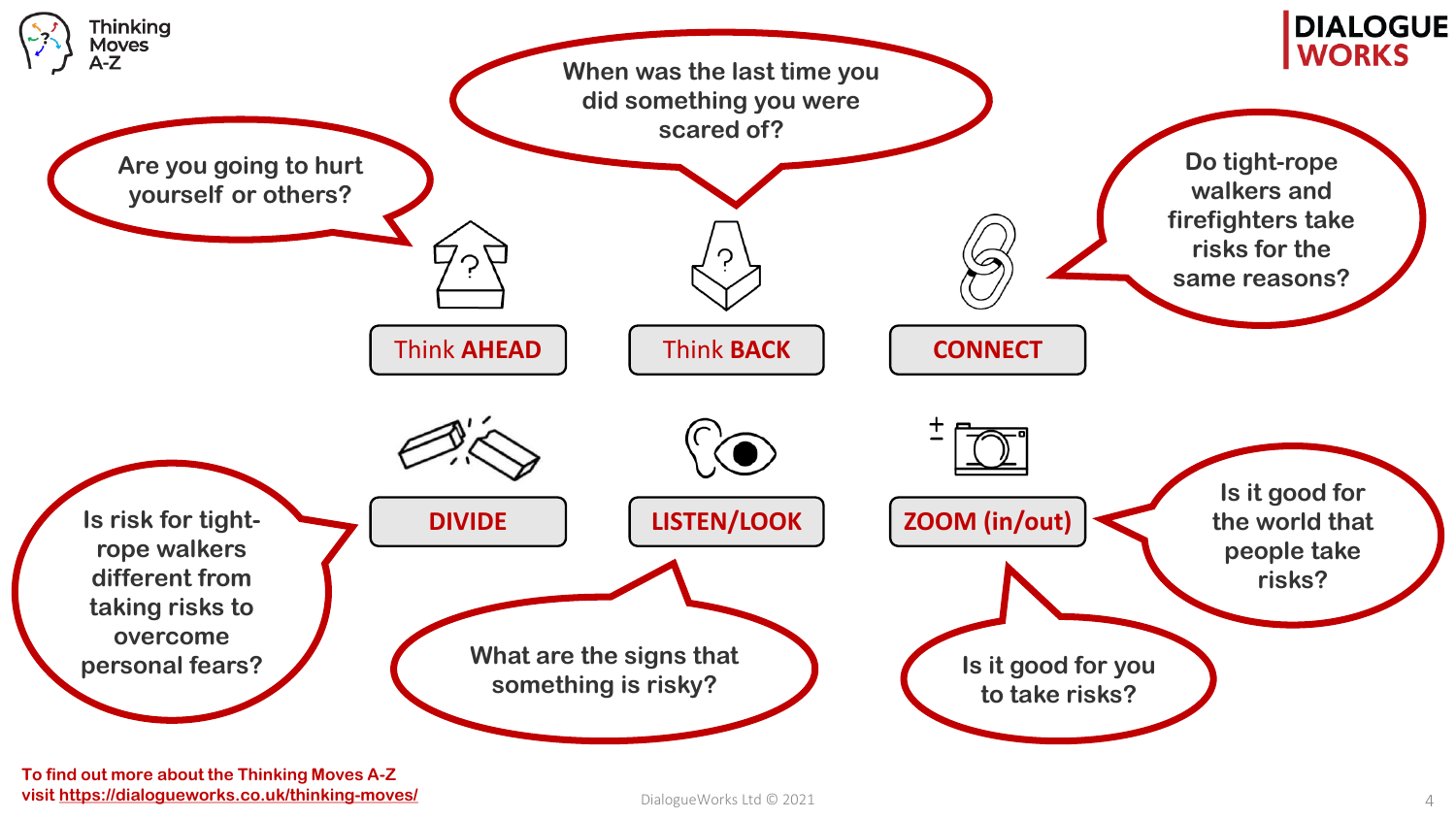## **Discussion suggestions (age 3 - 5)**



#### **Stimulus**



## **THE DARK**

**EY LEMONY SNICKET**<br>ILLUSTRATED BY JON KLASSEN

#### **<https://youtu.be/Xf7JtSMgsqk>**

**The Dark: Lazlo is afraid of the dark. Each night he takes a torch to bed as he knows that the dark shares the house with him, lurking in all the corners of his home. But the dark also helps Lazlo to overcome his fear.**

### **Talking Points**

- o **Do you think Lazlo is right to be scared of the dark? Do you sometimes get scared of the dark?**
- o **Do you think Lazlo was brave to go to the basement or should he have stayed in his room?**
- What else could Lazlo do to stop being scared **of the dark?**

#### **Activities**

- o **Think of a situation where you did a brave thing even though you were scared.**
- o **Make a collage of scary things you or your family members have done or would like to do.**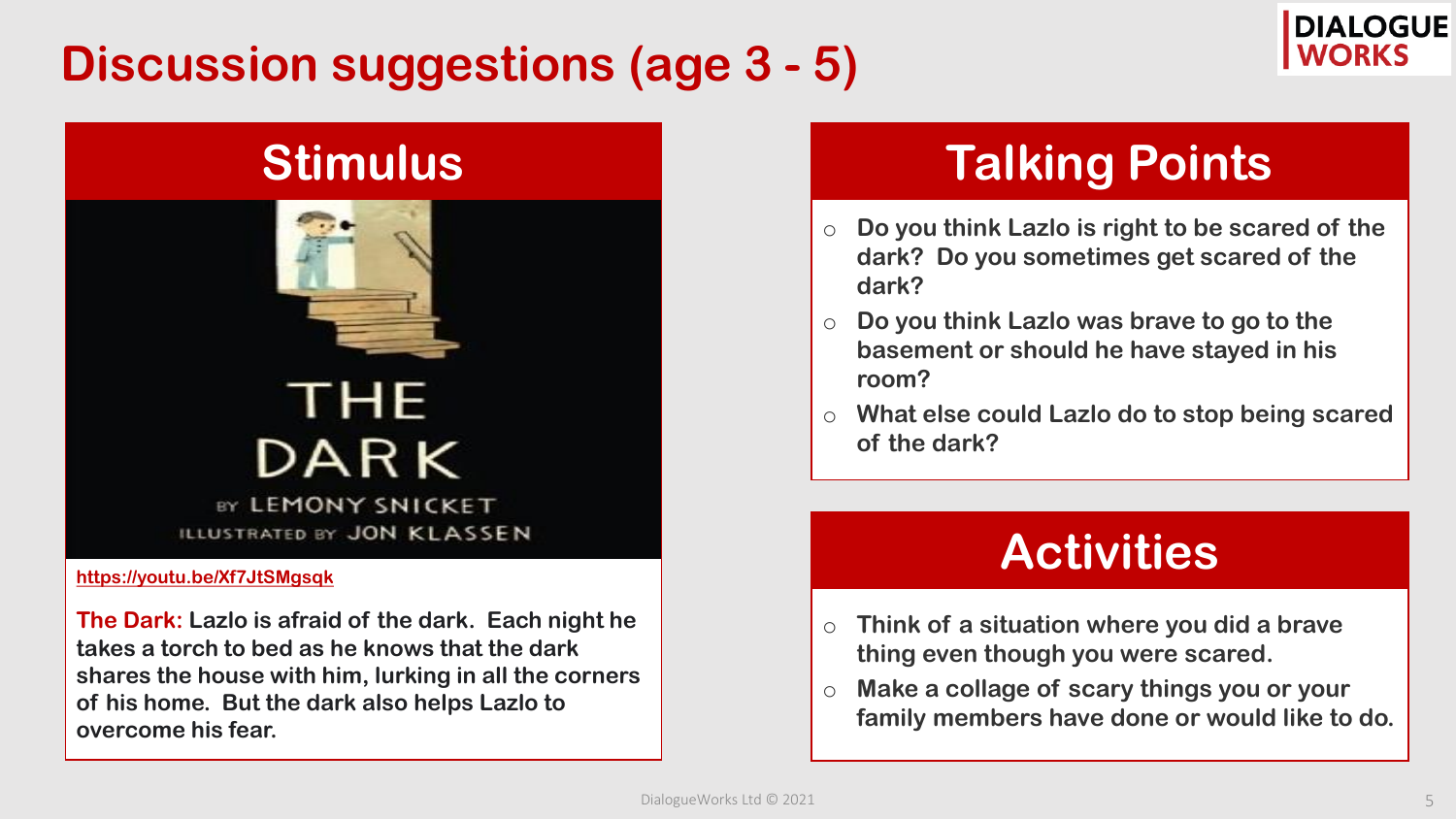## **Discussion suggestions (age 6 - 9)**



#### **Stimulus**



*[Photo](https://pixabay.com/photos/cat-flower-kitten-stone-pet-2536662/) by Dimhou, via Pixabay*

**'Curiosity killed the cat': This phrase is often used to warn people about the dangers of too much curiosity and risktaking. That is, inquisitiveness can lead to dangerous situations.**

#### **Talking Points**

- o **What do you think 'curiosity' means?**
- o **What kinds of things are you curious about?**
- What do you do when you are curious about **something?**
- Do you think curiosity is a good thing or a bad **thing?**

## **Activity**

- o **Talk to your family about the expression 'curiosity killed the cat'. Ask them whether they agree or disagree.**
- o **Write down their reasons. How do their thoughts compare with yours?**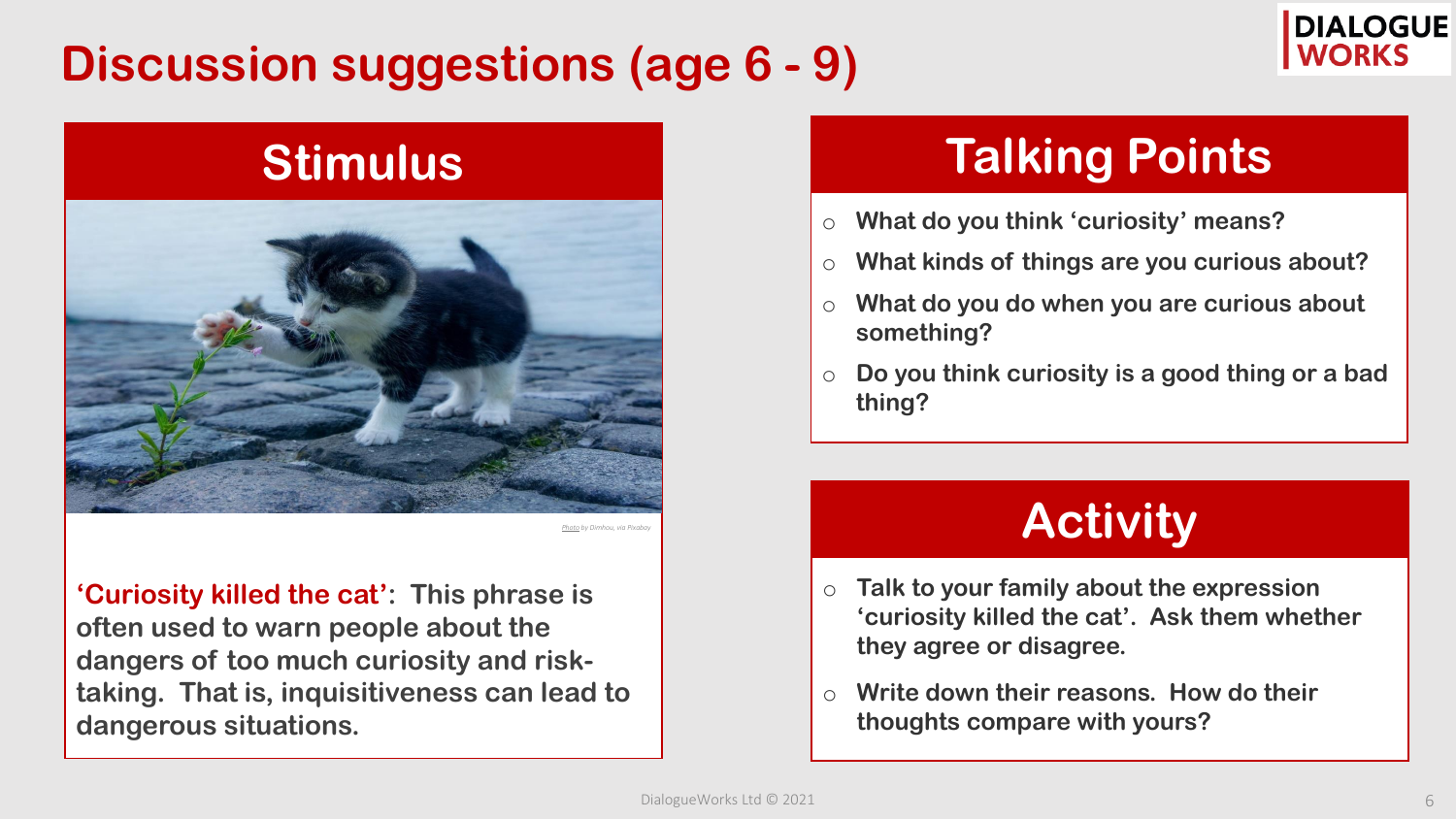## **Discussion suggestions (age 10+)**



# **Stimulus NHCC**

*[Image:](https://commons.wikimedia.org/wiki/File:04.02_%E7%B8%BD%E7%B5%B1%E8%A6%96%E5%AF%9F%E3%80%8C%E4%B8%AD%E5%A4%AE%E6%B5%81%E8%A1%8C%E7%96%AB%E6%83%85%E6%8C%87%E6%8F%AE%E4%B8%AD%E5%BF%83%E3%80%8D_49726568957_66543b616e_o.jpg)* Office of the President, *CC BY 2.0*, *via Wikimedia* 

**Face masks are controversial during the COVID-19 pandemic. The scientific advice is that wearing a mask reduces the risk of infecting people around you. But some people refuse to wear masks.**

## **Talking Points**

- o **Why do you think some people don't like wearing masks?**
- o **Do you think that not wearing a mask is justifiable?**
- o **What are the differences between personal risk and collective risk?**

## **Activity**

o **Have a look at the Guinness World Records Hall of Fame**

o **[https://www.guinnessworldrecords.com/recor](https://www.guinnessworldrecords.com/records/hall-of-fame/) ds/hall-of-fame/**

o **Have a chat with your family about some of the risks taken by the winners. Were the risks justified or not?**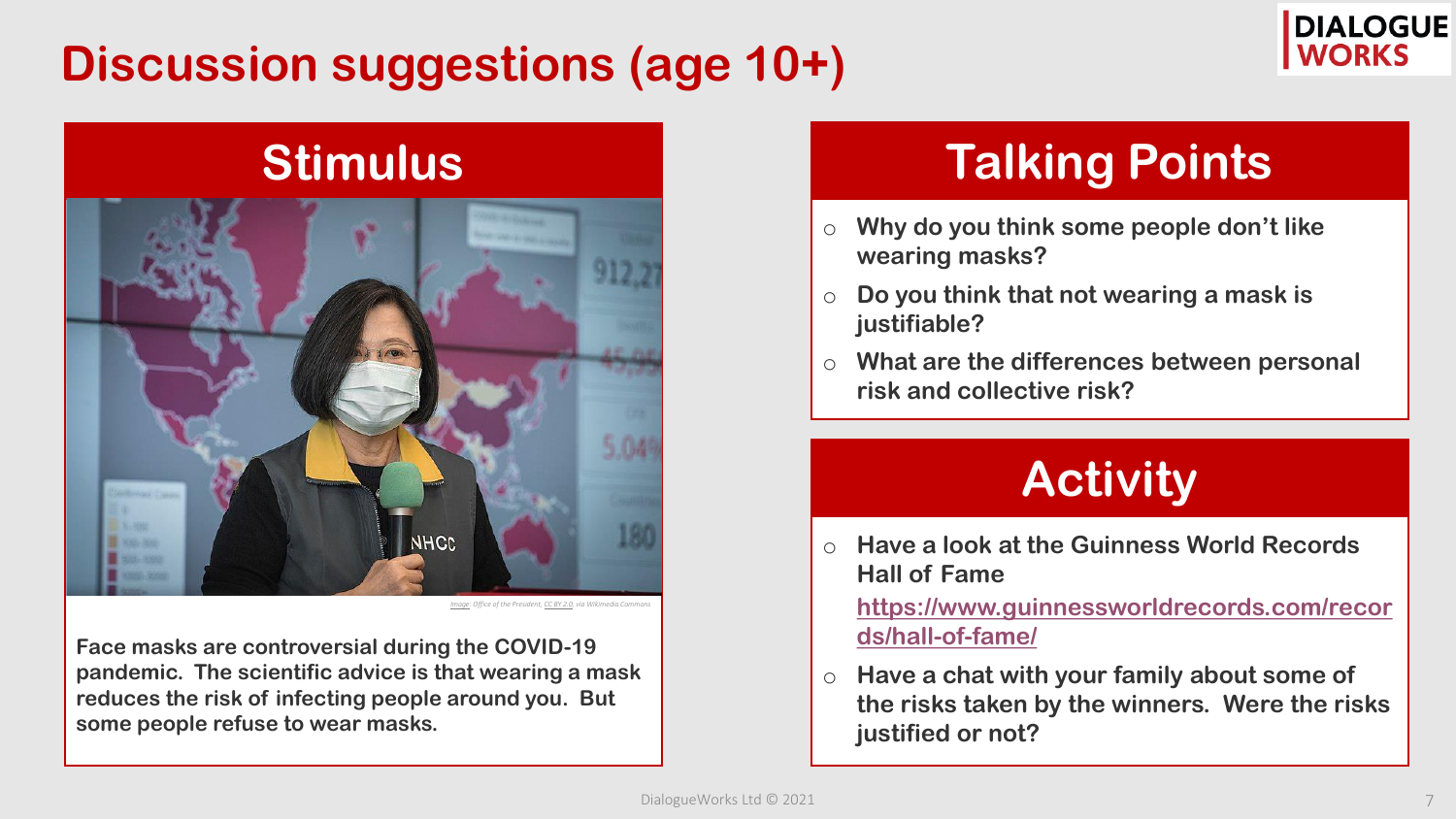#### **Training opportunities for teachers, support staff and parents**

#### **Our next P4C Plus course**

#### **P4C Plus Foundation**

#### **online training**

- o **Seven 90-minute sessions, 15:30 – 17:00**
- o **Thursdays May 6th, 13th, 20th, 27th and June 10th, 17th, 24th**
- o **£175 per person, or £250 for two people**

#### **[Course brochure](https://dialogueworks.co.uk/wp-content/uploads/2021/01/P4C-Plus-online-training-generic.pdf)**

#### **Bookings: [enquiries@dialogueworks.co.uk](mailto:enquiries@dialogueworks.co.uk?subject=P4C%20Plus%20course%20enquiry)**

#### **Our next Thinking Moves course**

#### **Thinking Moves A – Z Foundation online training**

- o **Three 2-hour sessions, 15:30 – 17:30**
- o **Tuesdays March 9th, 16th and 23rd**
- o **£125 per person, or £200 for two people**

#### **[Course brochure](https://dialogueworks.co.uk/wp-content/uploads/2020/08/Thinking-Moves-flyer-generic-2020.pdf)**

**Bookings: [enquiries@dialogueworks.co.uk](mailto:enquiries@dialogueworks.co.uk?subject=Thinking%20Moves%20course%20enquiry)**

**DIALOGUE**